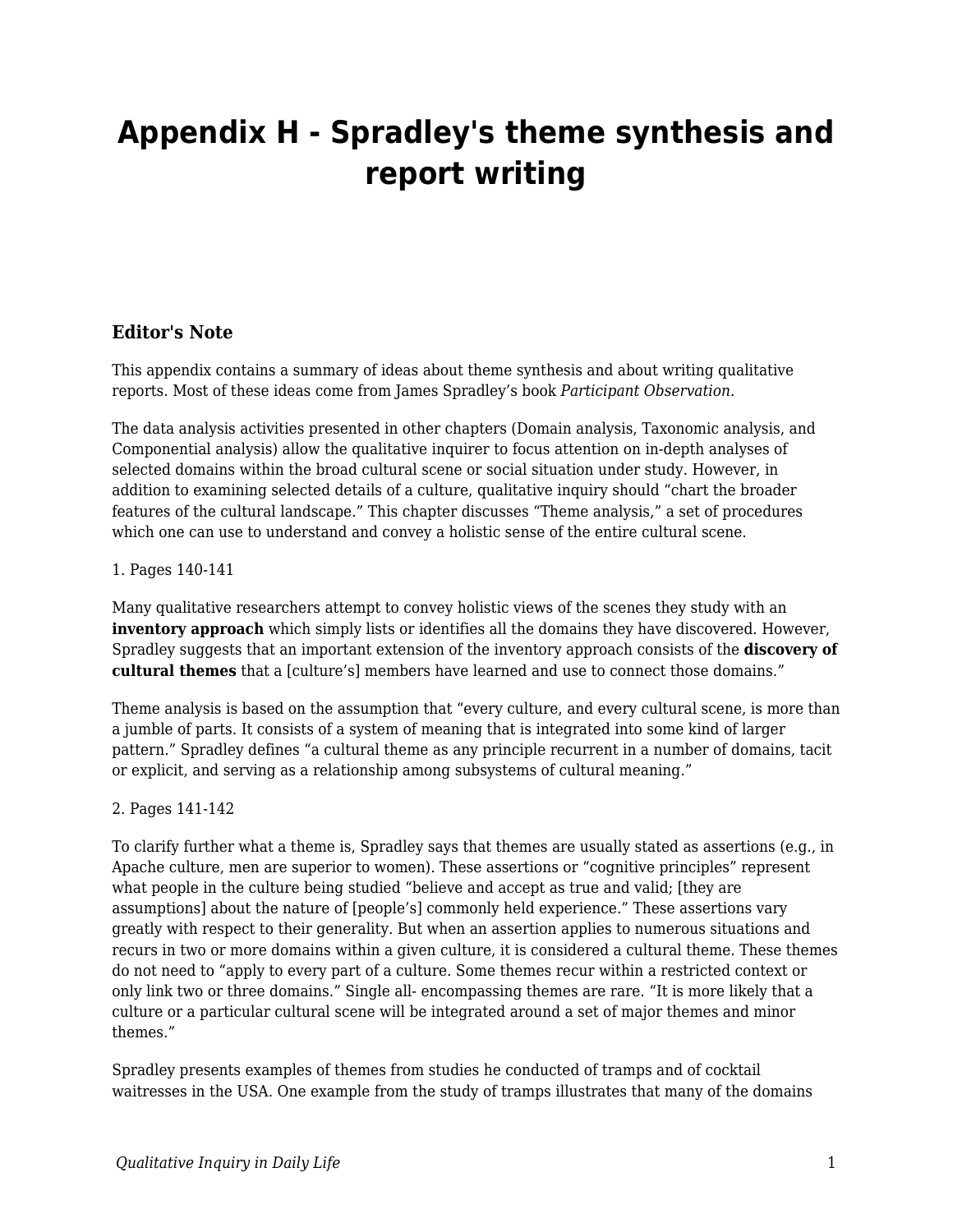studied involved the concept of **risk**. Spradley used that concept to organize and interpret many of the tramps' activities– it became a theme. In the cocktail waitress study, he found the theme of **gender** running through almost every domain he discovered.

#### 3. Pages 142-144

Another important distinction is between tacit and **explicit themes**. Explicit themes are those that "appear as folk sayings, mottoes, proverbs, or recurrent expressions" (such as "Pigs are our hearts" from the Mae Enga in New Guinea or "Harmony through diversity" in Indonesia). These statements rarely contain all the information needed to understand the theme's application in the culture, but they may be a clue to the perceptive researcher for further inquiry.

"Most cultural themes remain at the **tacit** level of knowledge. People do not express them easily, even though they know the cultural principle and use it to organize their behavior and interpret experience. Themes come to be taken for granted, slipping into that area of knowledge where people are not quite aware or seldom find need to express what they know. This means that the [researcher] will have to make inferences about the principles that exist." For example, although judges would explicitly deny them and tramps never stated them explicitly, Spradley discovered three rules that seemed to be followed tacitly by judges in courtrooms where tramps were brought for trail:

| Rule 1: | When quilty of public drunkenness, a man deserves greater punishment if he is                                     |
|---------|-------------------------------------------------------------------------------------------------------------------|
|         | poor.                                                                                                             |
| Rule 2: | When quilty of public drunkenness, a man deserves greater punishment if he has a bad<br>reputation.               |
|         | Rule 3: When guilty of public drunkenness, a man deserves greater punishment if he does not have a<br>steady job. |

#### 4. Page 144

"Themes not only recur again and again throughout different parts of a culture, but they also connect different subsystems of a culture. They serve as a general semantic relationship between domains." Spradley suggests "that analysis consist[s] of a search for (a) the parts of a culture, (b) the relationship among those parts, and (c) the relationship of the parts to the whole. In studying cultural domains and taxonomies, [we] have been searching for parts and their relationships. The search for themes involves identifying another part of every culture, those cognitive principles that appear again and again. But the search for themes is also a means for discovering the relationships among domains and the relationships of all the various parts to the whole cultural scene."

#### 5. Pages 144-154

Spradley spends the rest of this chapter discussing various strategies he and others have used to discover themes. These are not as well developed into systematic approaches as some of the steps discussed in other handouts have been. But they provide some ideas participants can begin with in discovering themes in their own studies.

1. Total **immersion** in the cultural scene during the field research has always been used to discover themes. By concentrating all one's attention and experience in the research setting, the researcher's thoughts and feelings become saturated by the experiences of the people under study. Then relationships among domains and new themes begin to emerge almost subconsciously as the researcher reflects on the field notes accumulated during immersion.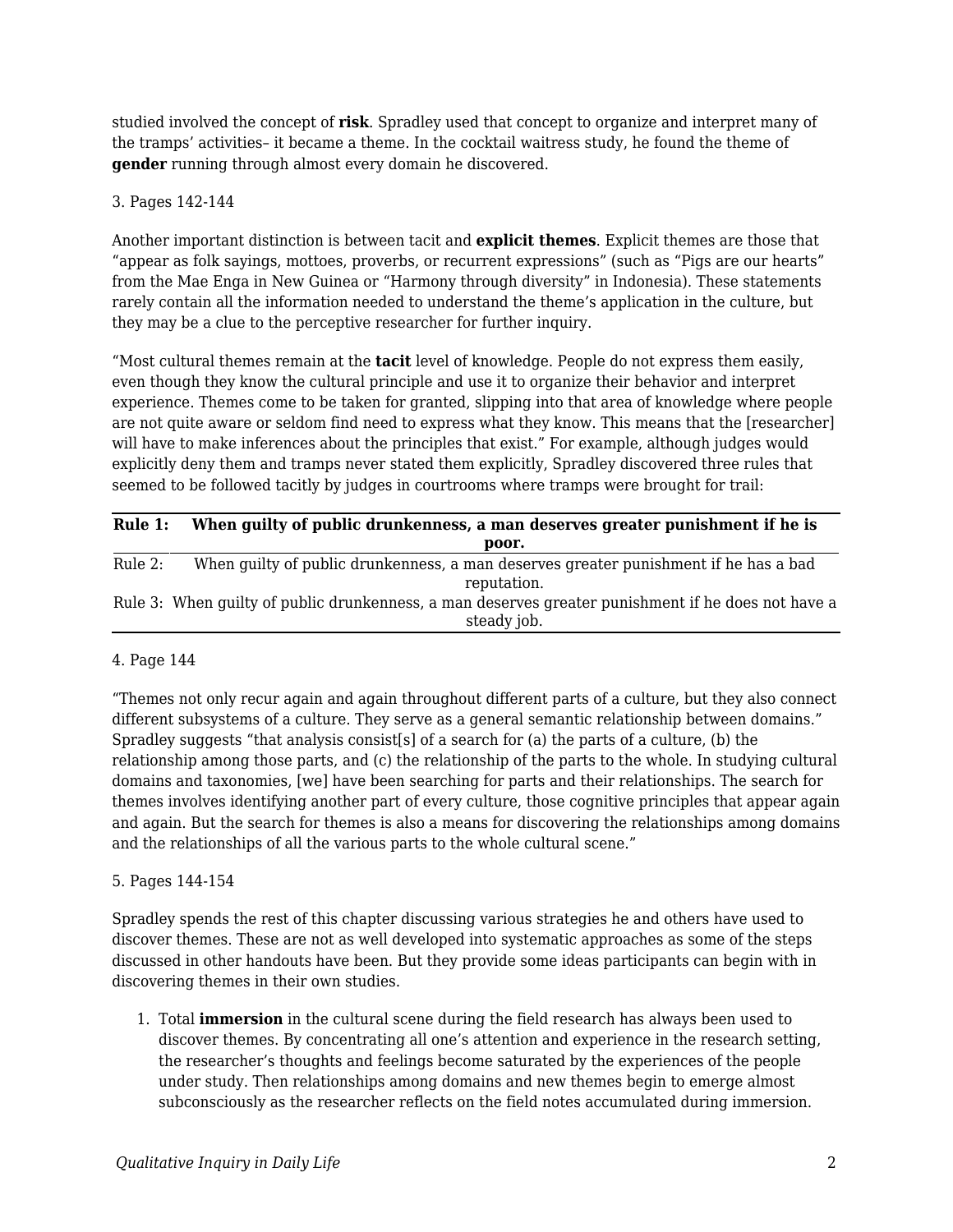- 2. **Making a componential analysis of cover terms for entire domains** is another strategy for identifying themes. The componential analysis activities discussed in another handout focus the researcher's attention on included terms within a selected domain for a focused and in depth analysis. But the same techniques can be used to discover attributes of domains and the dimensions of contrast between those domains within a cultural scene. This holistic approach reveals patterns within and between domains, which are the same as themes. Spradley gives an example from a study of a small factory which makes tannery equipment. He identified 41 domains within this cultural scene and then, using a paradigm chart, began searching for similarities and contrasts among these domains. This focused his attention on the whole scene and the relationships among the domains within it.
- 3. An even broader perspective may be gained by **searching for a larger domain that includes the cultural scene**. With this approach, the researcher locates the cultural scene under study (the factory in the example given above, or a supermarket) within a larger domain of which the cultural scene is an instance. For example, the tannery equipment factory discussed above is a kind of factory; the supermarket is a kind of store. Seeing the cultural scene within this context may bring themes to mind.
- 4. "Another strategy for discovering cultural themes is the **examination of [and search for similarities among] the dimensions of contrast** for all the domains that have been analyzed in detail." Again, this strategy utilizes analyses made during componential analyses for selected domains within a cultural scene. Spradley presents an example from his study of tramps to show how dimensions of contrast for the domains "tramps", "trusties", and "drinking behavior" all contained references to a concept he eventually called "mobility." This concept became one of the central themes of his study.
- 5. **Identify organizing domains**. As discussed in other chapters, some domains within a cultural scene tend to organize a lot of the information included in other domains. This is often the case with domains using the semantic relationship "X is a stage of Y." For example, Spradley's study of tramps included a domain called "stages in making the bucket" which gave a grand tour of how tramps got put in jail. As he described each stage in his final report, he was able to connect other domains to those stages for elaboration. The chronology of "making the bucket" gave a common strand or theme around which the rest of the story could be told.
- 6. **Make a schematic diagram of the scene** to help you visualize relationships among domains in that scene and relationships between that scene and other domains in other scenes. This approach is really just a visual way to do the thinking described in the other strategies described above. For example, Spradley presents (on page 150) a diagram that represents the "stages in making the bucket." Seeing a diagram like this can suggest possible relationships and themes to the researcher.
- 7. **Search for universal themes**. "In the same way that there appear to be universal semantic relationships, there appear to be some universal cultural themes, the larger relationships among domains." Many of these are represented by theories in social science. Others are simply patterns one finds in reading the literature. The more familiar a qualitative researcher is with the literature which includes this growing set of universal patterns, the more useful they will be as a basis for comparison with qualitative data. Spradley presents a short list of six universal themes to illustrate this point. But there are many more to be discovered in the literature. By reflecting on these themes while reviewing your own field notes, you may discover instances of universal themes in your own data which will help you organize that information. Spradley's six themes are:

#### 1. **Social conflict**

People have social conflicts with each other and these conflicts can often be useful ways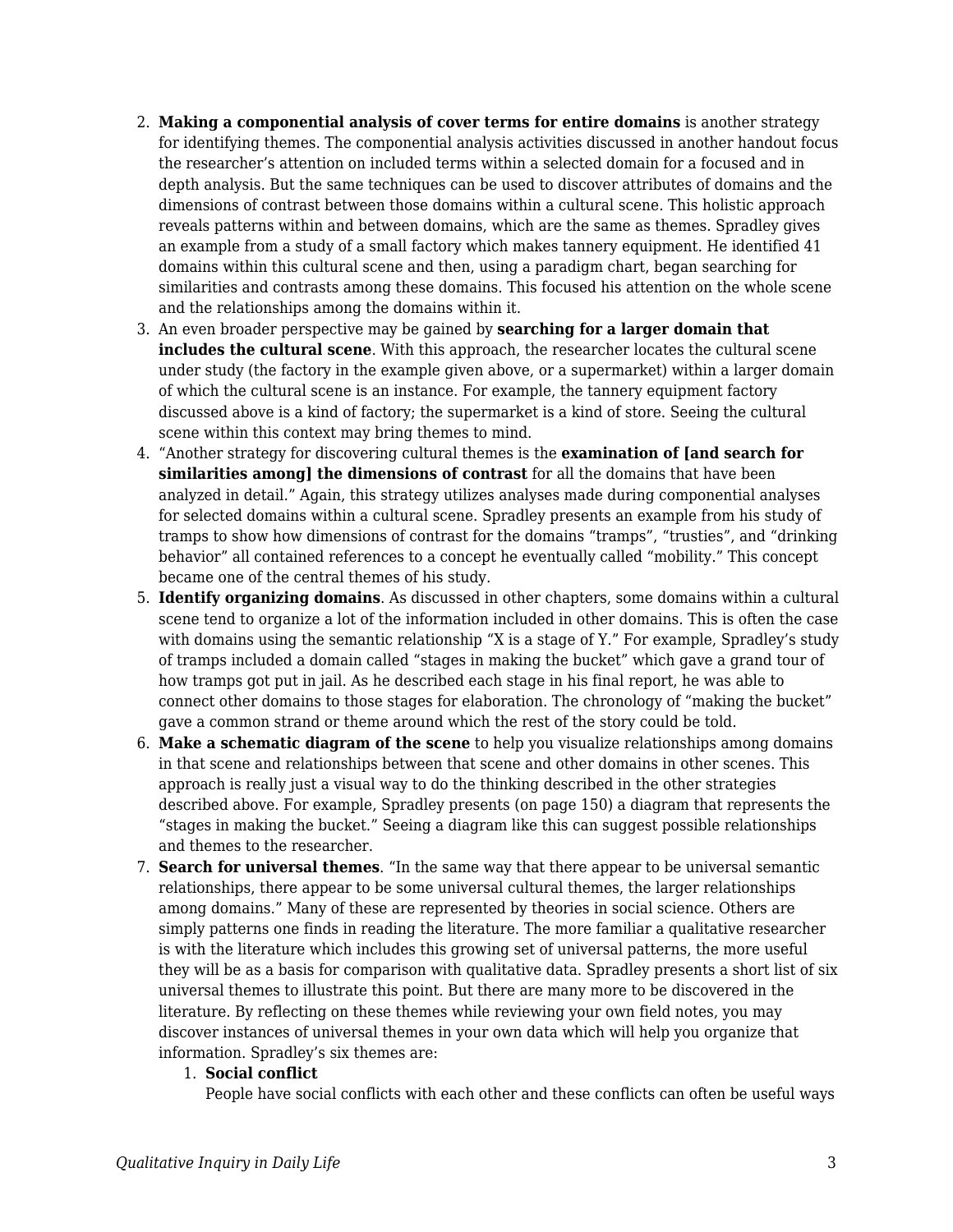to organize and understand the details observed in a cultural scene. For example, the conflicts between tramps and others in society related to the major theme of risk avoidance Spradley discovered.

#### 2. **Cultural contradictions**

"Cultural knowledge is never entirely consistent in every detail. Most cultures contain contradictory assertions, beliefs, and ideas. Every [qualitative researcher] is well advised to search for inherent contradictions that people have learned to live with and then ask, 'How can they live with them?' This may lead to the discovering of important themes." For example, in many cultural scenes, people have official images they try to project which contradict their "real" or insider image. What other contradictions do the people you are studying demonstrate?

#### 3. **Informal techniques of social control**

By paying attention to how participants in your study attempt to control behavior or get people to conform to the values and norms of their society, important cultural themes can be discovered.

#### 4. **Managing impersonal social relationships**

Especially in urban cultures, people develop ways to deal with people they do not know. Searching for actors use of such strategies in your study can reveal themes.

#### 5. **Acquiring and maintaining status**

In most cultures, people strive to achieve status, although the symbols of status vary greatly from culture to culture. Discovering what participants in your study do to acquire and maintain status should reveal important themes.

#### 6. **Solving problems**

"Culture is a tool for solving problems. [Qualitative inquirers] usually seek to discover what problems a person's cultural knowledge is designed to solve." Many other domains of a cultural scene can be related to the types of problems people are trying to solve and how they are doing it.

8. **Write a summary overview of the cultural scene.** "This strategy for discovering cultural themes will help to pull together the major outlines of the scene you are studying. In several brief pages, write an overview of the cultural scene for someone who has never heard about what you are studying. Include as many of the major domains as you can as well as any cultural themes you have identified. The goal of this overview is to condense everything you know down to the bare essentials. In the process of writing this kind of summary, you will be forced to turn from the hundreds of specific details [in your field notes] and deal primarily with the larger parts of the culture; this, in turn, will focus your attention on the relationships among the parts of the culture and lead to discovering cultural themes."

## **Ideas about writing**

The ongoing accumulation of field notes constitutes an initial type of report. In fact, for some applications of qualitative inquiry, no other formal report may be needed at all (e.g., when a teacher is gathering information for use only in his or her classroom and is not going to share that information with anyone). However, in most instances, qualitative inquirers must select from the great wealth of information they have compiled to create reports that will be useful to various audiences. This chapter and readings provide suggestions for writing reports.

1. Pages 155-6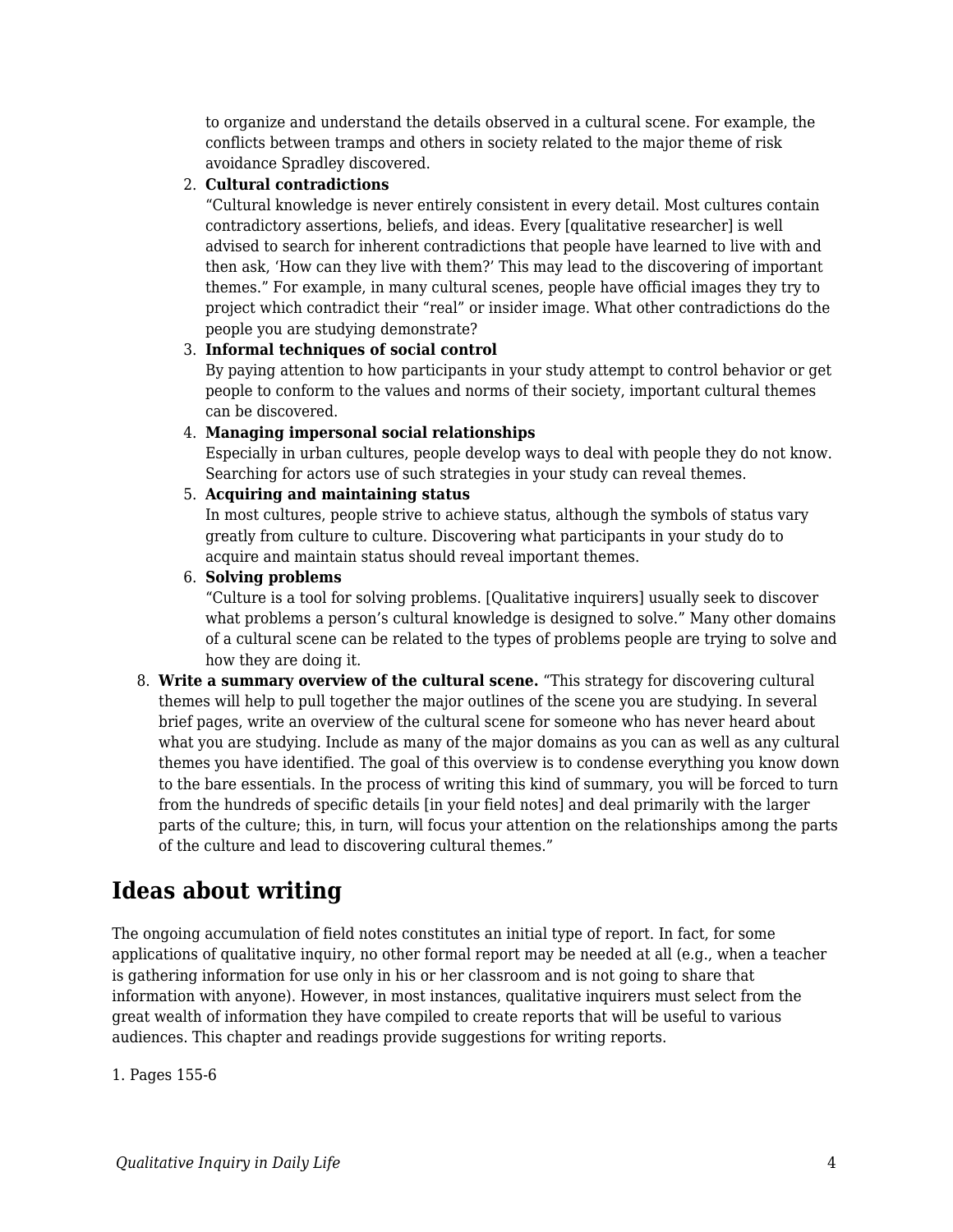Throughout the process of conducting a study, qualitative inquirers accumulate many pages of field notes which include descriptions based on participant observations, interview transcripts, document and photo analyses, domain, taxonomic and componential analyses, reflections on method, reflections on field relations, and so on. This usually amounts to hundreds of pages.

You will need to review these notes throughout the study in order to conduct the cycle of collectionanalysis-collection-analysis-collection-etc. described in other handouts. However, "By taking several hours to review all your notes– condensed accounts, expanded accounts, journal, analysis and interpretation– and recording what you have collected" into a new list or inventory, you will accomplish three important objectives:

- 1. "It will help you see the cultural scene as a whole,"
- 2. "It will identify gaps in your research that can be easily filled," and
- 3. "You will discover ways to organize your final paper" or report of your research.

#### 2. Pages 156-159

Such an inventory can be made on pages at the front of your field notes, on cards, on a single huge piece of cardboard, in a computer database, or any other way you want to use. Several things to include in your inventory are discussed by Spradley:

- 4. **Make a single comprehensive list of cultural domains** that you have identified during the study by writing only the cover term in the inventory. This involves reading through the field notes again to pull out previously discovered domains and to identify new ones. It may help to review again the "general cultural domains" discussed in the focused observations handout too. Even more domains may come to mind as you complete the other inventory activities discussed below.
- 5. **Make a list of analyzed domains,** which you have used during the focused portions of the study. These will probably fit into three categories with the first two representing the focus you have used during the study:
	- 1. **Complete**: those domains for which you have worked out a taxonomy and a paradigm,
	- 2. **Partial**: those domains for which you have done a partial taxonomic and componential analysis, and
	- 3. **Incomplete**: those domains for which you have cover terms and some included terms, but which lack any systematic analysis.
- 6. **Make a list of collected sketch maps** or diagrams that you have created in your field notes or that you could create to represent physical features, routes people use, relationships among people, patterns of activities, and so on.
- 7. **Make a list of themes** (major and minor) that you have discovered throughout the study. Categorize them as complete, in process, or tentative, depending on how well you have developed them through theme analysis.
- 8. **Make an inventory of examples** you can use to illustrate the domains and their categories, and the themes you will address in a report. These provide the flesh you will want to put on the skeleton created by the many analysis activities conducted earlier. Examples are stories, anecdotes, events, quotations, etc. that illustrate points you want to make about the situation you have studied.
- 9. **Identify any organizing domains** you have discovered (e.g., stages in shopping is an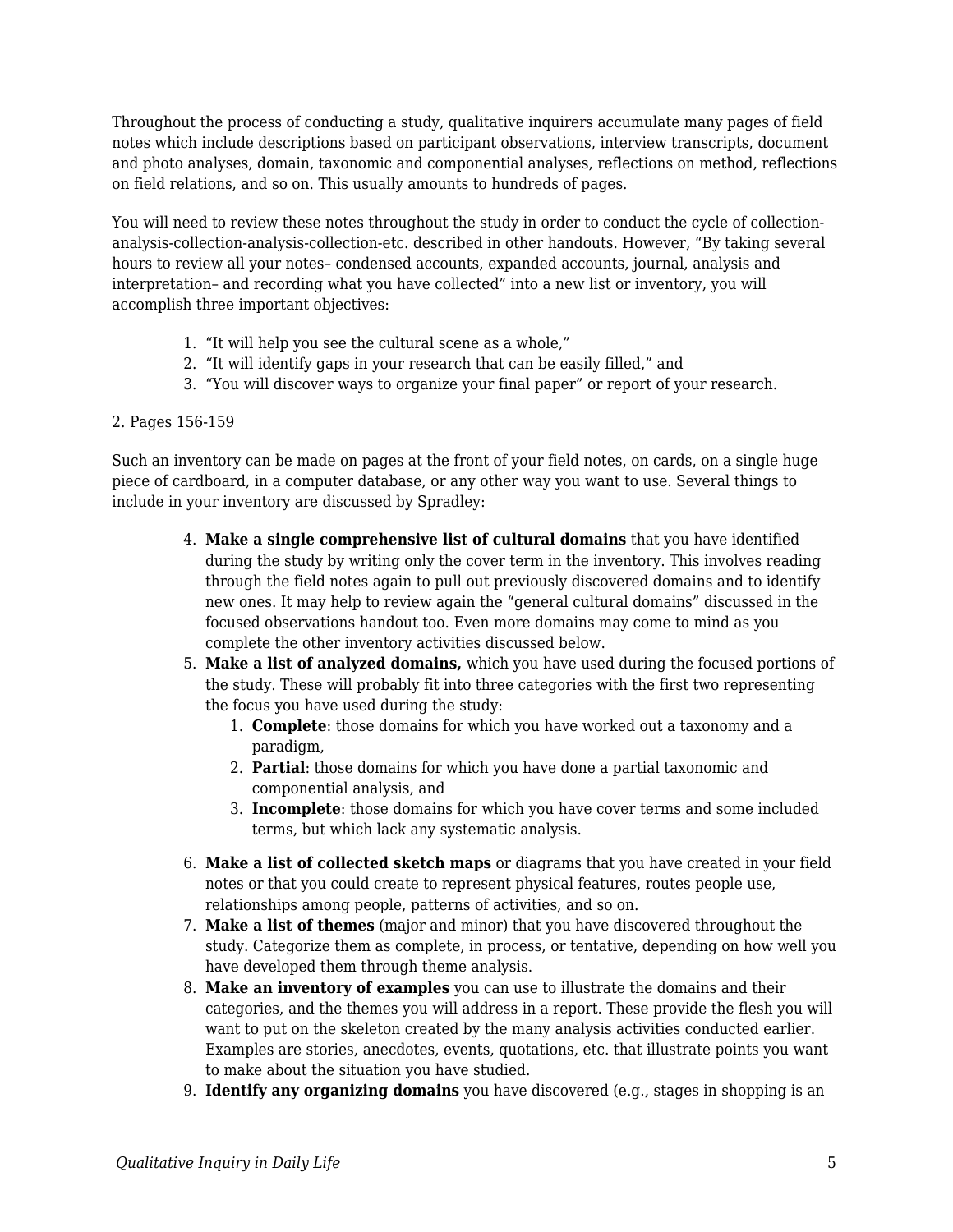organizing domain for a study on grocery shopping). Such domains can provide an organizing framework for writing a report.

- 10. **Make an index or table of contents of your field notes.** You could identify the pages in the field notes associated with each of the selected themes and domains you want to write about. Comprehensive indices can be generated with some word processing computer programs which index every word in the field notes.
- 11. **Make an inventory list of miscellaneous data** or artifacts such as newspaper articles, memos, photos, etc. that you have collected during the study.
- 12. **Make a list of additional research possibilities** for the scene you have been studying or elsewhere that you believe would be relevant to the research you are completing. This will "clarify the boundaries of the work you have done and make you aware of the limitations of your own work." This list will help you plan subsequent studies and will help others build on your work.

#### 3. Pages 160-161

Although any report of a qualitative study is incomplete, partial, and likely to need revision, you should begin writing such reports sooner than you might think. The process of writing will help you discover information gathered during the research process.

The best way to learn to write qualitative reports is to write one. To help, you should read examples of reports and review the points made by Spradley. But you will learn best by doing it!

#### 4. Pages 161

Conducting qualitative inquiry may be thought of as a form of translation which "discovers the meanings in one culture and communicates them in such a way that people with another cultural tradition can understand them." This translation process involves two major tasks:

- 13. Digest and make sense out of the meaning processes or systems used by the people you are studying (all the collection and analysis activities discussed in earlier handouts were intended to help you learn to do this), and
- 14. "Communicate the cultural meanings you have discovered to readers who are unfamiliar with that culture or cultural scene." This means that you have to be able to communicate in writing with an understanding of both the cultural meaning systems of your informants and the cultural meaning systems of your audience. "A truly effective translation requires an intimate knowledge of two cultures: the one described and the one tacitly held by the audience who will read the description."

#### 5. Pages 162-168

"One fundamental cause of inadequate cultural translations lies in the failure to understand and use different levels of writing." Spradley points out that many social science writers use very general levels of writing which fail to reveal the meanings in peoples' actions because very little concrete detail is included. The qualitative research process begins with description and discovery of particular, concrete, and specific events of everyday life. Then, through the use of several analytical approaches, the researcher discovers domains and patterns which represent the cultural scenes being studied. These discoveries allow comparison of the scene with other scenes, cultures and theories.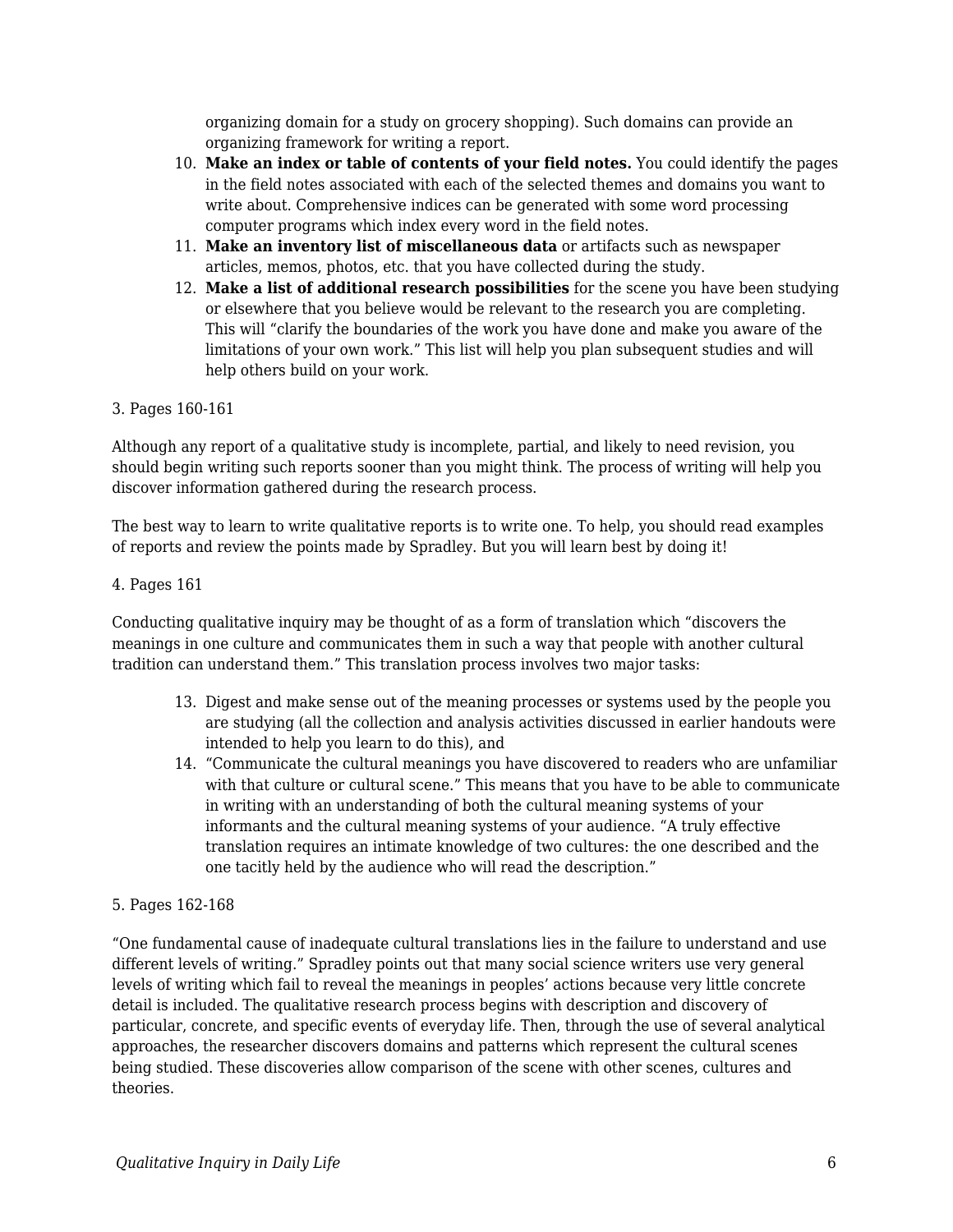But general statements associated with these broader views of the scenes studied should not stand alone in written reports. They do not adequately translate the cultural meanings of the people studied to the audiences. For a well written qualitative inquiry report, "the concern with the general is incidental to an understanding of the particular. In order for a reader to see the lives of the people we study, we must show them through particulars, not merely talk about them in generalities."

To overcome the problem of using only general statements, Spradley identifies six levels of writing and suggests that all six are needed in qualitative reports. The proportion of a report dedicated to each level should vary depending on the goals of the inquirer and the audience of the report. The six levels are described briefly from most general to most particular:

- 15. **Level One: Universal Statements** are broad statements that summarize patterns found in the cultural scene being studied and in all other scenes that have been or might be studied in the world (e.g., in Spradley's cocktail waitress study, he used his study experience in a single bar in a specific city to assert that "Every society takes the biological differences between female and male to create a special kind of reality: feminine and masculine identities."). The beginning researcher might be timid about making such broad statements; but there are some universal patterns and when you discover one, you should state it.
- 16. **Level Two: Cross-Cultural Descriptive Statements** are "statements about two or more societies, assertions that are true for some societies but not necessarily for all societies." These statements help show that the cultural scene is not completely unique and isolated from the rest of the world, although it has many contrasting characteristics as well (e.g., in the waitress study, Spradley noted that there are complex societies and simpler societies and the cocktail waitress phenomenon is part of a complex society, involving many more cultural perspectives than most phenomena in simpler societies).
- 17. **Level Three: General Statements about a Society or Cultural Group** are broad statements about the culture of which the cultural scene being studied is an example. The culture can be simple or complex, such as a tribe in Africa, American culture, groups of people who do the same types of work, etc. For example, in Spradley's study of waitress in Brady's Bar, he made statements like this which apply "to all institutions of which Brady's was one example: 'Bars, in general, are places of employment for hundreds of thousands of women, almost always as cocktail waitresses. Their role in bars tends to be an extension of their role at home– serving the needs of men…. Like most institutions of American society, men hold sway at the center of social importance'."
- 18. **Level Four: General Statements about a specific Cultural Scene** are general but descriptive statements about the scene you are studying. Often they are abstract statements made by informants and will appear in your fieldnotes as quotations. These statements often contain many of the themes you will want to communicate to the audience; but they are too abstract to stand alone (e.g., in the waitress study, Spradley made statements like, "The waitresses at Brady's get hassled by customers." or "At one level, Brady's Bar is primarily a place of business. At another level, Brady's Bar is a place where men can come to play out exaggerated masculine roles, acting out their fantasies of sexual prowess, and reaffirming their own male identities. Brady's Bar is a men's ceremonial center").
- 19. **Level Five: Specific Statements about a Cultural Domain** are statements referring to the cultural scene you are studying, using the cover and included terms of the domains you discovered and want to describe for the reader. These statements may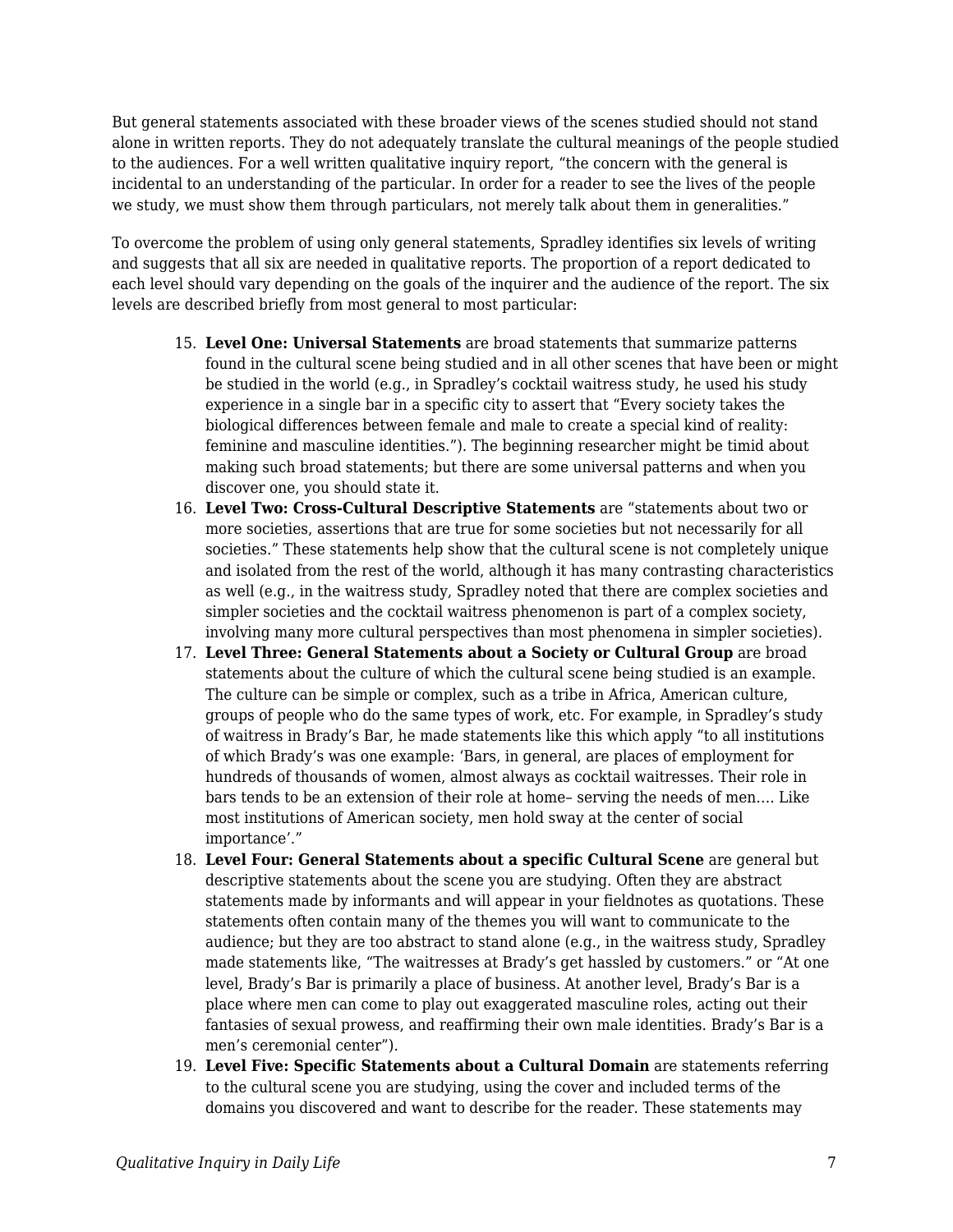refer to taxonomies and paradigms, which represent an outline of relationships within and between domains. Use of limited descriptive narrative may put some flesh on these bones or outlines but most of the language is still at a fairly abstract level (e.g., Spradley gives an example from the waitress study "of a specific statement about the domain, 'asking for a drink.' [cover term] which makes up part of the culture of cocktail waitresses. 'One frequent way that men ask for a drink is not to ask for a drink at all. In the situation where it is appropriate to ask for a drink, they ask instead for the waitress. This may be done in the form of teasing, hustling, hassling [included terms], or some other speech act').

20. **Level Six: Specific Incident Statements** are the most different from all the other levels. Such a statement "takes the reader immediately to the actual level of behavior and objects, to the level of perceiving these things." Such statements help the reader to envision and even feel what the actors are experiencing. "Instead of merely being told what people know, how they generate behavior from this knowledge, and how they interpret things, you have been shown this cultural knowledge in action. A good [qualitative] translation shows; a poor one only tells."

Spradley gives an example from the waitress study that is closely related to the examples given for the other five levels and which could be used as a piece of data for generating the other statements: "Sandy is working the upper section on Friday night. She walks up to the corner table where there is a group of five she has never seen before: four guys and a girl who are loud and boisterous. She steps up to the table and asks, 'Are you ready to order now?' One of the males grabs here by the waist and jerks her towards him. 'I already know what I want! I'll take you,' he says as he smiles innocently up at her."

To further illustrate the six levels of writing and their effects on readers, Spradley provides examples of six statements from his research on tramps. All these statements describe one aspect of tramps' experience– "begging, borrowing, panhandling, lending, and otherwise exchanging things."

- 21. **LEVEL ONE:** Reciprocity among human beings is balanced where two people give to each other over time, each giving and each receiving. Such reciprocity occurs in all societies.
- 22. **LEVEL TWO:** Tramps, like those who live in tribal villages, depend on one another in time of need. They expect others to reciprocate. A Kwakiutl Indian will give in a potlatch and later receive gifts at someone else's potlatch. A tramp will give to another tramp and also beg from another tramp.
- 23. **LEVEL THREE:** Tramps engage in much more reciprocal exchange than do other members of the larger society. This kind of exchange takes many forms.
- 24. **LEVEL FOUR:** A tramp in the Seattle City Jail will exchange goods and services with other tramps. If he is a trusty in the jail, he might exchange a service for money with someone in lockup.
- 25. **LEVEL FIVE:** (Informant's statement) "Yes, a tramp will beg from other tramps. If you're panhandling you can expect another tramp to give you money or a cigarette if he has it. You realize that sometime he will need something and then it will be your turn."
- 26. **LEVEL SIX:** It was a dull Tuesday afternoon and a slight mist of rain was blowing gently in from the Puget Sound. Joe had become a kickout an hour earlier; several minutes ago he walked off the elevator on the first floor of the Public Safety Building and found his way to the street. Pulling the collar of his worn tweed jacket up around his neck, he hunched his shoulders slightly and headed downtown, wondering where he would find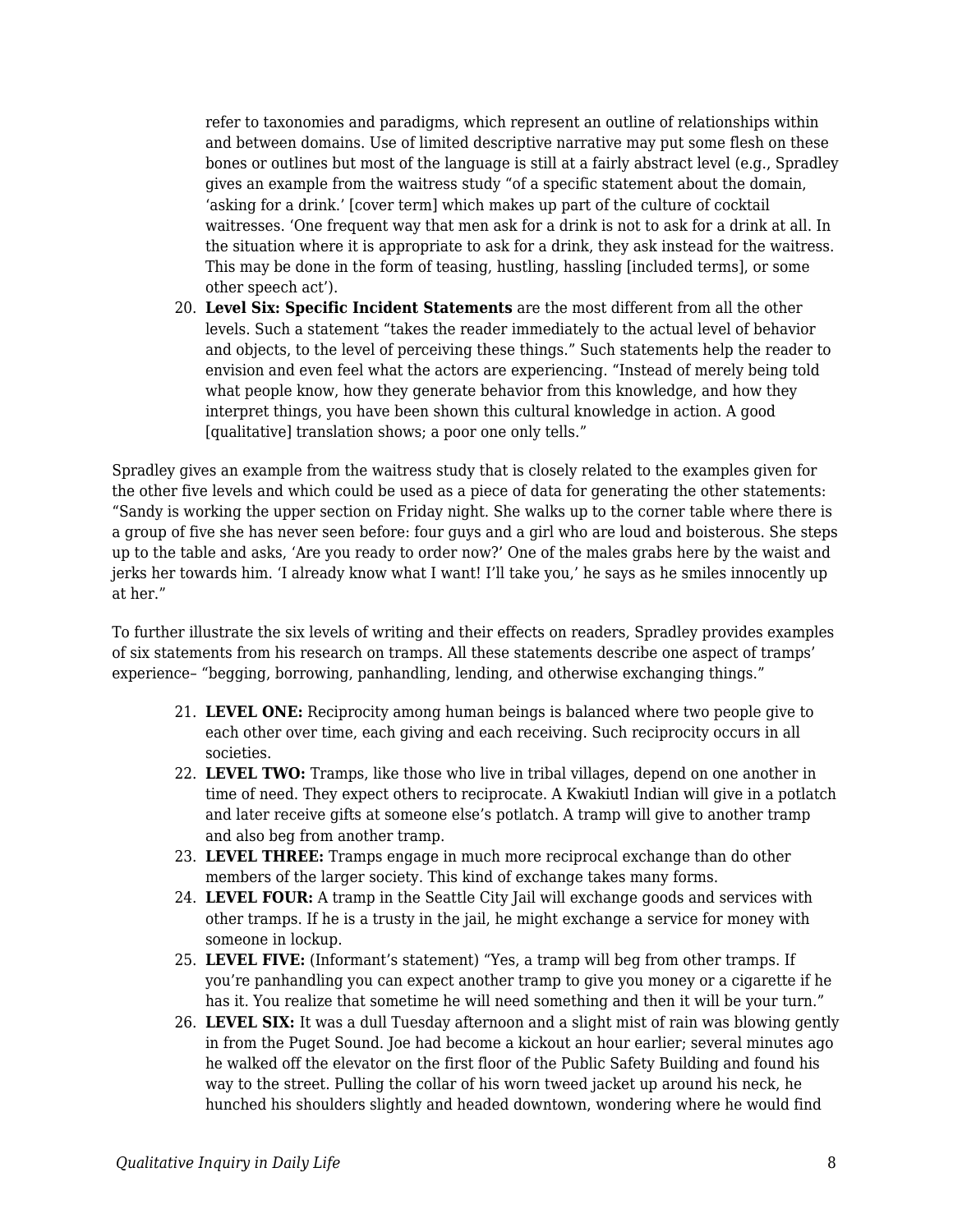money for a drink or even a cigarette. He might have to make a flop under the bridge on Washington Street tonight to stay out of the rain. He saw a man approaching him as he headed slowly down James Street, obviously another tramp. Looked like a home guard tramp, but he couldn't tell for sure. "Can you spare a quarter for a jug?" he asked. "I just got a kickout." "No, I'm flat on my ass myself," the other man said, "but how about a smoke, all I got are Bull Durhams." After taking a light too, Joe started on down James Street looking for a tourist or businessman to panhandle.Spradley urges beginning qualitative researchers to concentrate on using the most general and the most specific levels of writing "because generalities are best communicated through particulars." Of course, the amount of space you have for a report, the context in which your report will be read, and your goals for doing the research should all be taken into account along with the audience you are writing for to determine the balance between each level. General audiences will appreciate more writing at level six with a few abstract statements woven in. Professional and academic journals have restricted space; statements at levels one and two, illustrated with statements from levels five and six provide one effective way to use that space.

#### 6. Pages 168-172

Spradley points out that translating all the information gathered through qualitative inquiry into a report can seem like an overwhelming task. Therefore, he breaks it into a few manageable chunks or suggested steps:

- 27. **Step 1: Select an audience**, identify it clearly, and then keep in mind throughout the writing, who that audience is. By doing this, the researcher will respond to the interests and needs of that audience in much the same way he or she would if talking to that audience. An excellent way to do this is to pick a target reader, learn all you can about the interests of that person and then write the report for that person. If you do that, every reader who has similar interests will feel the report was written for him or her.
- 28. **Step 2: Select a thesis**, central message or point you want to make with the report. Theses may come from the themes discovered during the research, from the goals for doing the research in the first place, or from the literature related to the study. The thesis should be stated as briefly as possible and then used throughout writing to organize and integrate the report.
- 29. **Step 3: Make a list of topics and create an outline**. You cannot include all the information gathered in any single report; so "this step involves reviewing your field notes and the cultural inventory you made and listing topics you think should be included in the final description. Once listed, you can then make an outline based around your thesis. This will divide up your actual writing into sections, each of which can be done as a separate unit. If you have been writing short descriptive pieces throughout the project, many or all of these may fit into the outline."
- 30. **Step 4: Write a rough draft of each section** in the outline. Don't worry about revising or perfecting the writing at this stage. If you do, it will take too long and may seem overwhelming to you. "Write as you talk" to create this first draft of the report. Talking involves very little revising; so you get the ideas out quickly.
- 31. **Step 5: Revise the outline and create subheads** to reflect any changes that you discovered were needed during the drafting of the sections in step four. Sections may need rearranging. New subheads and sub-subheads may be identified to guide the reader through the structure of the report and to make the transitions between sections.